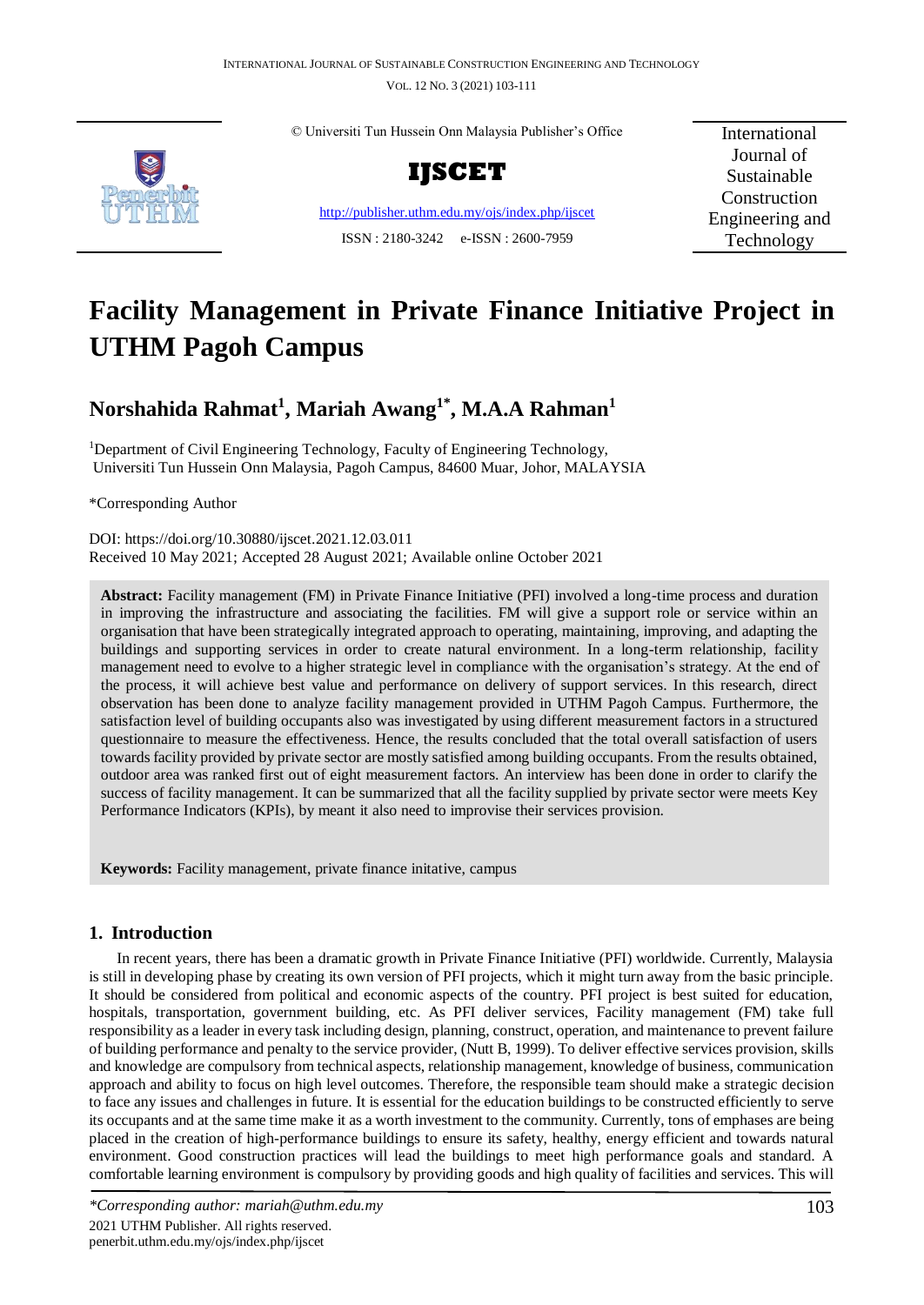ensure better performance afterwards and make the facility more long-suffering through the contracts period. Previously, (General Accounting Office, 1996) has proof that the delivery of facilities management services for PFI in United Kingdom (UK) schools was in satisfactory levels. Most of the schools gave positive feedback from the users compared to their former schools.

Countless types of projects have been procured through Private Finance Initiative (PFI) in Malaysia. The success or failure of a project is depending on how the key players are integrating in delivering PFI project effectively. In Malaysia, there are certain issues that got the ministers concern in implementing PFI. It is proven in 'PFI: Meeting the investment challenge' report, this type of projects only suitable for certain major capital projects, and at the same time it will be less advantages for small capital projects. Hence, it can be concluded that the key issues of PFI in Malaysia is the financing aspect.

In 2014, UTHM Pagoh Campus was built based on PFI contract made with Sime Darby Properties Sdn. Bhd., hence, this study aims to assess and analyze the perception from occupants' views with the effectiveness of the facility management based on the successfulness of services delivery. From the data obtained, it will clarify the facility management provided from PFI project.

#### **2. Literature Review**

#### **2.1 Private Finance Initiative (PFI)**

The PFI has become one of the Government's main instruments on delivery public services. It started to rise in many states especially Western construction economies and Channel Tunnel was the first financed projects built in 1987 (National Audit Office, 2003). The selection of procurement strategy in UK has been used to build infrastructure services such as roads, airports, buildings, health, and others. For instance, in France, private financing for highway was initiated in late 1960s until early 1970s. Like Spain and Italy, they also take an encouragement to use the same procurement method in the early 1970s (National Audit Office, 2003).

The principle of PFI is that a public sector bodies acquires services more than the asset. A private sector contractor funds any required asset and afterward they paid for the service provided. In simpler terms, public sector is rent the facility at first rather than owns the asset. Public-Private Partnerships (PPP) is a general term for the interconnection between public and private sector for the benefit of both parties, which have gained wide interest of working arrangements from loose, informal, and strategic partnerships around the world. This type of service contracts is clearly more inclusive in concept than PFI.

In Malaysia, PFI was officially implemented through the Ninth-Malaysia Plan (9MP) by Malaysian Government under the National Privatization Plan. Previously, Malaysian's fifth Prime Minister outline that implementation of private sector's program has successfully achieved a great participation along with the contribution of government sector. Both sectors have strongly created inordinate cooperation where it leads to a higher level from economic aspect. Despite that, it required some of the changes which include focusing on PFI projects based on national development concerns. These also give plenty of benefit towards private sector where it can enlarge their opportunities in construction industry. Back then, many countries around the world such as Japan, Italy, Australia, France, Germany, and USA have successfully implemented PFI projects more than a decade and being the world leaders. Nonetheless, the structures of PFI are quite different from each country (National Audit Office, 2003).

#### **2.2 Facility Management**

According to (Nutt B, 1999), FM comprise wide field of activities, for instance workplace, facility, support services, property, corporate real estate, and infrastructure. They are also responsible in delivery those type of services and operates over an agreed time span to meet stakeholder's standard performance. FM is known as an organization-specific function which based on real business need, even though it can operate in different situations (Hinks J, Kelly J & McDougall G, 1999). Furthermore, FM also can work in a different scenario due to project's scope and responsibility by applying different methods which might concern the facility manager. In project life cycle, FM takes role in bid, design, built, finance and operate facilities apparently in all stage (Nutt B & McLennan P, 2000). Then, he also stated that PFI projects give a huge impact to the project in operation and maintenance works because of long term agreement.

#### **2.3 Facility Management (FM) in Private Finance Initiative (PFI)**

Chotipanich (2004) has stated that facilities management (FM) is the main key in a construction business by managing buildings and infrastructure, support services and working environment. In PFI, FM has a huge role in planning, designing, and managing facilities including equipment and systems. Its purpose was to determine their capability without compromising their own performance set by client or stakeholders. The successful delivery of services is based on several factors and issues. To determine the success of delivered PFI projects, there are benchmark are seen as being:

- i. Optimum risk transfer from cost and quality aspect
- ii. Suitability with its purpose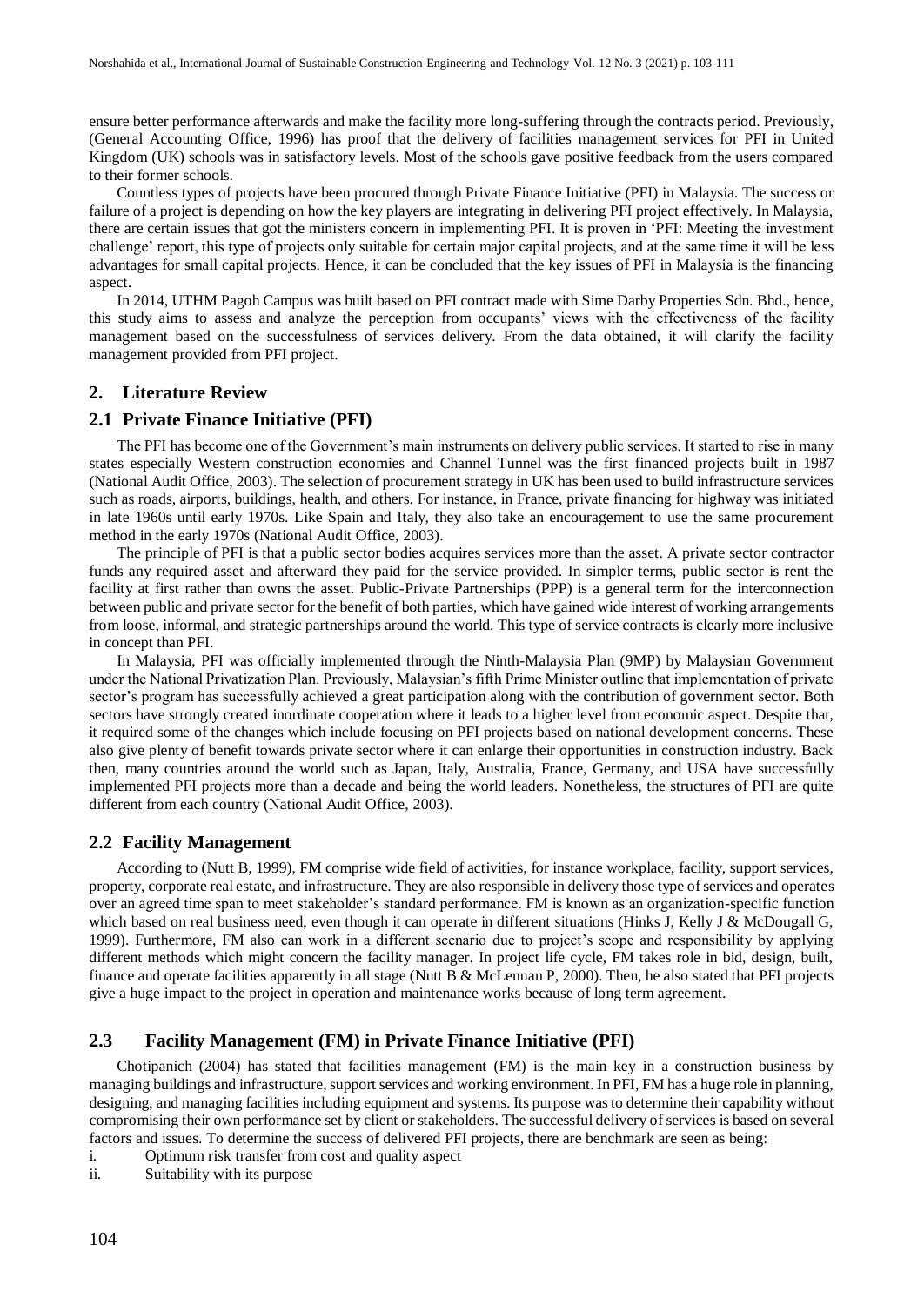- iii. Validity of cost from service and refresh costs aspect
- iv. Innovation
- v. Value for money (VFM)

From above criteria, the other way to measure the success and optimum performance of PFI is on how it returns to the investor based on the capital investment. Throughout the competition process, the positive result is depending on the design solution, thus it makes the input of FM skills are essential. Design phase is the crucial part which designer need to form an effective product to create the suitability with its purpose and standards required to service levels in whole life terms. Plus, the product must have characteristics of maximize operational performance by minimizing the disturbance to the 'end user' client, which meant, it can be used in a long time over the years. Hence, the involvement of FM consultation must notify all clients to guarantee the expectations of stakeholder can be delivered. For example, during procurement process, FM experts have limited participation which related to PFI schemes and led to unsuitable decisions in education sector. FM supplier will take responsibility to deliver the products which followed by the standards of service specifications. From that, FM gains lots of advantage from PFI projects.

To achieve a successful result, FM experts in technical advice department are required to cover macro and micro issues regarding in outlining the case to bear the needs. It includes all change and design, construction and operational problems that might demand negotiating with PFI party. Their involvement will give a huge benefit towards client organisations whereby the public sector's framework will complement the premises investment against service plan. Consequently, FM practitioner will lead the role in managing and maintaining on behalf of PFI party or public sector. Throughout the PFI process, other stakeholders such as accountants, lawyers and bankers also contribute a lot and give significant influence.

#### **2.4 Facility Management in Campus**

University is one of the institutions that delivers knowledge to the mass and major function in teaching, research, and community services (Global University Network for Innovation (GUNI), 2009.) According to General Accounting Office (General Accounting Office, 1996), three from four of existing United State (US) schools was built before 1970. From these statistics, one-third of the schools needed to do some repair and replacement work and the remaining had inadequate building characteristic, for instance roofing, electrical systems, or plumbing problem. From that, a statistic shown that 58% had unsatisfactory related to environmental condition in their schools. Generally, the quality of facility acts as an important parameter for both of teacher and student learning. At the same time, their physical and emotional health are also depending on the same factor as it can enhance a good and healthy buildings essential.

#### **2.4.1 Laboratory Facilities**

It is commonly known laboratory are equipped with ventilation systems, environmental controls, fume hood and other exhaust devices associated with such equipment. Types of experimental work and laboratory facilities need to be synchronized safety and efficiency in future (The National Academics of Sciences, Engineering & Medicine, 1995). Thus, the comfortability of occupants in the laboratory space are significant regarding the type of facilities provided to avoid any problems ahead in the future. It depends on the design of space which followed by standards and regulations in combining features of traditional laboratories and classrooms. A past study on the availability and quality of laboratory facilities might influence the availability and quality of effective teachers. The results show that parents requested improvements and won \$5 million which included new science laboratories (Henderson A T & Mapp K L, 2002). Hence, the facility should be equipped completely with all types of systems suited with its function.

#### **2.4.2 Teaching Facilities**

Past researchers had consistently found out that school facilities give a big impact on teaching and learning in profound ways over the past century (Center for Evaluation and Education Policy Analysis, Penn State, 2015). Teaching facilities includes an area for an instructor or teachers to teach a plurality of classes. Other than that, it also provides a communication device with at least one computer teaching board. The idea of teaching facilities has completely undergone a changed with the growth of computer-based instruction, video projection and telecommunication requirements (US Legal). But students needed proper guidance on how to use and what is the real function of the new learning materials (Wrag E C, 2004). Surrounding of teaching area also contribute a lot in making the learning process run smoothly. The location of teaching facilities and room itself in somewhere place also matters since it can disturb and caused some issues on sound produced such as by vehicles, machines, and conversations between people.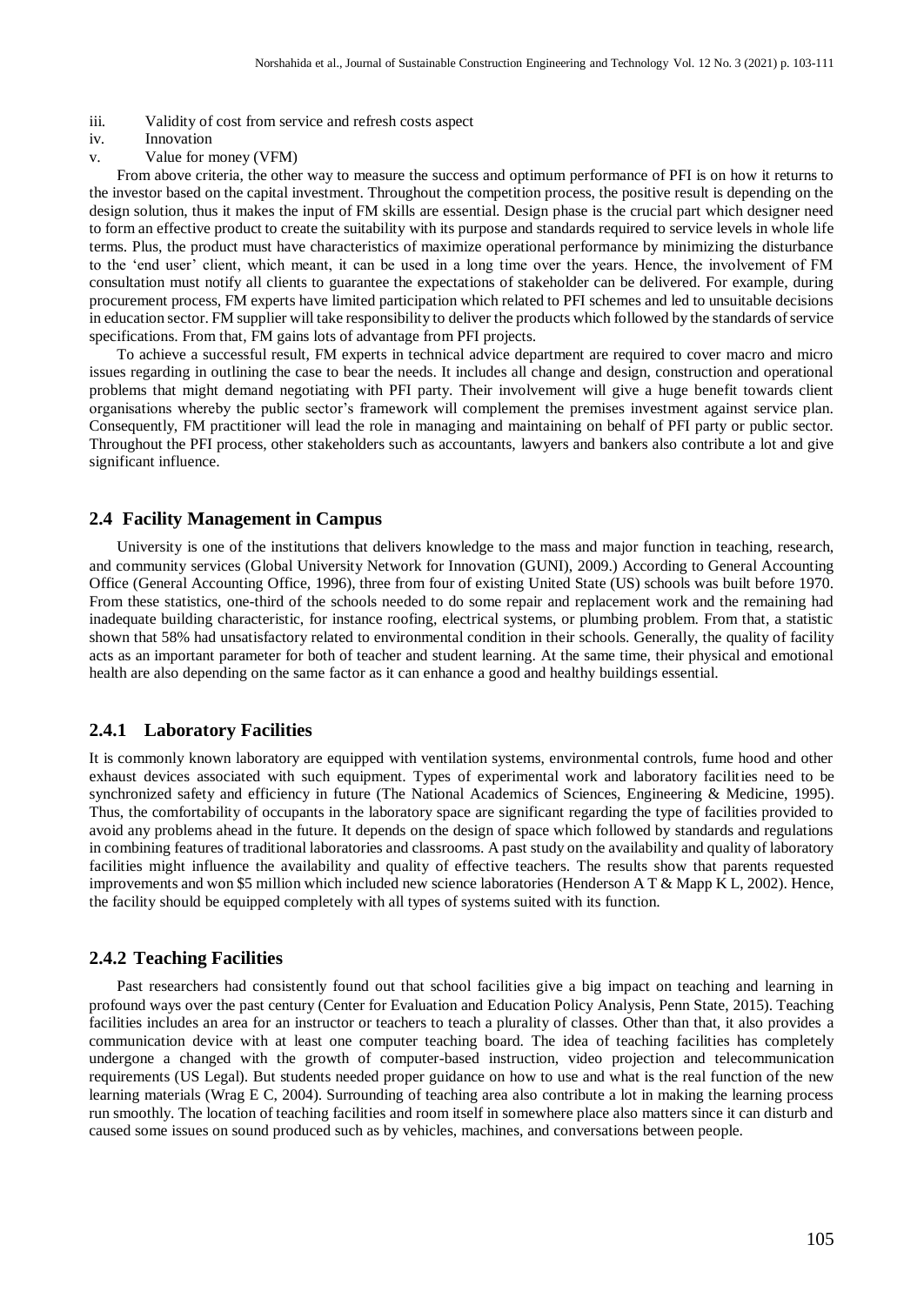#### **2.4.3 Workspace Facilities**

Workspace is meant by a space need by people in supporting their works and responsibility by considering the years ahead too. In 1990s, many workplaces had designed in an old method of approaches and failed to consider everyone's needs and business (Boyett J, 1996). This is due to weak organizations and less tolerate of work environments that are unsupportive of their work attempt. The main objective of workspace management is to fit the requirements of tasks to perform effectively as time-space relationship can be achieved. The delivery of facility services, customization of workplace settings and adaptation of workplace layouts should have been accomplished from long ago

#### **2.4.4 Facility Maintenance**

Building maintenance is required to match the performance requirements of building occupants perfectly, thus maintenance engineer must consider occupant's needs regarding environmental conditions, data communications and electrical power. Designer has a big role in providing enough access to plant and equipment, such as working space within ducts and plant room. The life expectancy of building should be taking note as the responsible party will find solutions within the maintenance schedule by providing high quality of service in short time. The main issues of maintenance are that it will disrupt office staff to do services and work, hence the steps to overcome this matter is doing during outside normal office hours (Thompson, 1994).

#### **2.4.5 Campus Accessibility & Movement**

Buildings and roads are one of the compulsory infrastructures for the campus users to ensure their safety, security, and welfare. Campus accessibility is meant by connecting and organizing every fragmented open space or buildings, which facilitates the movement of people around the campus area in a natural setting. As people move in and around the campus, their safety is also important, for example by applying a walkway and security guards so that they will feel safe surround the area.

#### **2.4.5 Outdoor Facilities**

Facilities provided at outdoor area should considered the suitability and possibility with the buildings. The environmental problems need to give thought to from the weather and climate and type of seasons in country aspect. The design and implementation of all landscape elements need to improve and maintained to keep the living things are not affected by surrounding area and achieve environmentally good campus.

#### **3. Methodology**

The research tools used in this study are direct observation, structured questionnaire, and interview session. Direct observation was conducted as a qualitative method to assess the effectiveness of facility management in the campus. From that, questionnaire form was used to know user's views from their own perspectives and observation.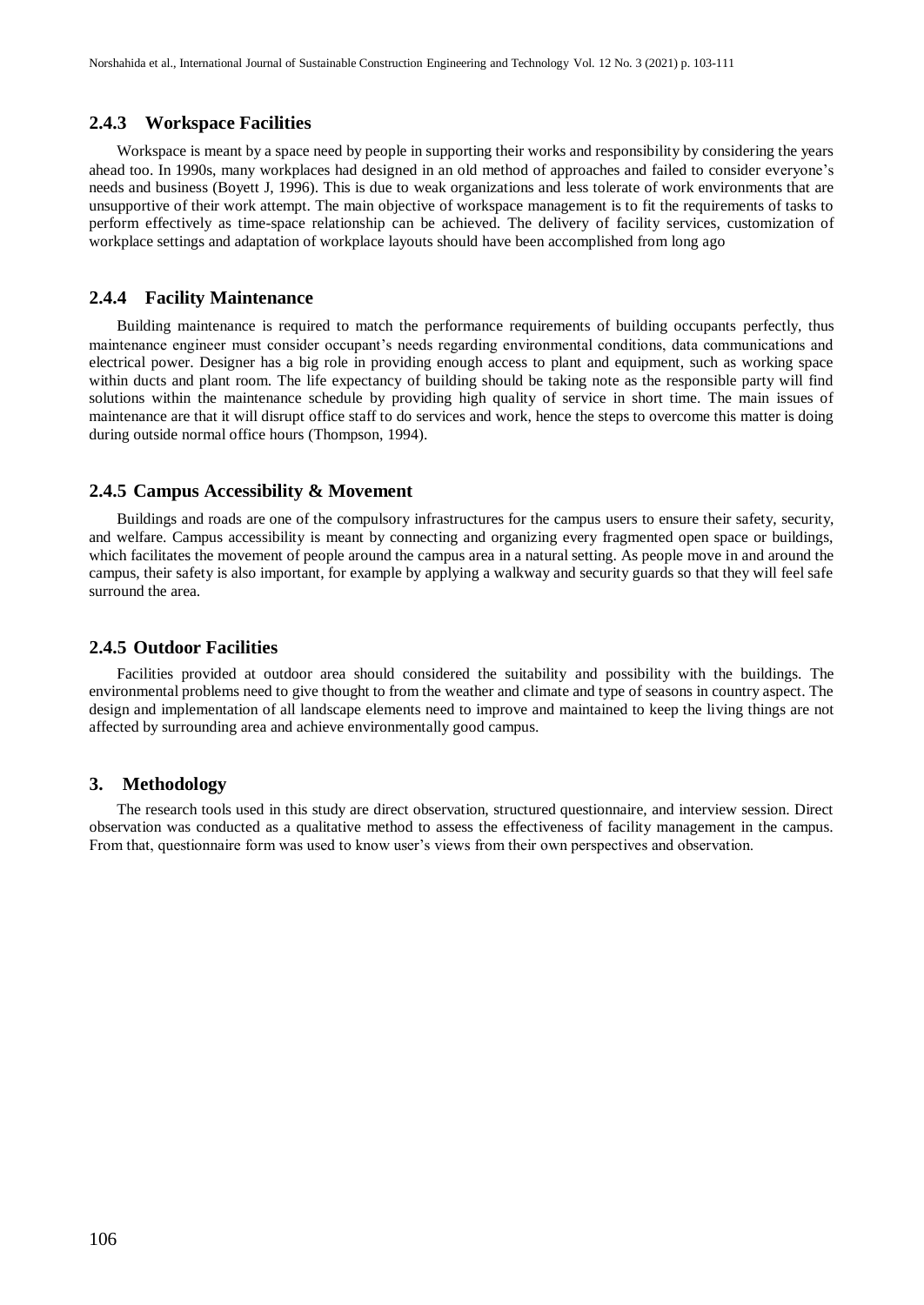

**Fig. 1 - Overview of methodology process**

The structured questionnaire comprised two parts, Part A and Part B which consisted of three different section. This study was based on the research instrument developed by Sullivan, which exhibited high reliability and validity based on the results of Cronbach's Alpha value 0.94. The first part comprised user's demographic information such as gender, age range, occupation, departments and working experience in the institution. All the three-section comprised total of 35 items regarding user's satisfaction level on the facility in UTHM Pagoh Campus by using measurement factors as shown in table 1 below.

|  | Table 1 - Measurement factors used in the questionnaire |  |  |  |
|--|---------------------------------------------------------|--|--|--|
|--|---------------------------------------------------------|--|--|--|

| <b>Section 1</b>      | <b>Section 2</b>                | <b>Section 3</b>   |
|-----------------------|---------------------------------|--------------------|
| Teaching facilities   | Workspace facilities            | Total satisfaction |
| Laboratory facilities | General purpose facilities      |                    |
|                       | Facility maintenance            |                    |
|                       | Campus accessibility & movement |                    |
|                       | Outdoor area                    |                    |

The level was measured by applying a 5-point Likert scale, which scale 1 referred as very unsatisfied while 5 referred as very satisfied, and the data collected were analysed using Statistical Package for Social Sciences (SPSS) version 22. Then, the collected data is ranked by using equation (1) of relative index as shown below. To achieve for the third objective, an interview session is made with Mr. Ahmad Zulfaris, facility manager of UTHM Pagoh Campus. The questions asked were about the effectiveness of facility management in the campus. At the end of the interview, the clarification and summary were made based on all of the discussions.

Relative index 
$$
= \frac{1(n_1)+2(n_2)+3(n_3)+4(n_4)+5(n_5)}{5(n_1+n_2+n_3+n_4+n_5)}
$$
 (1)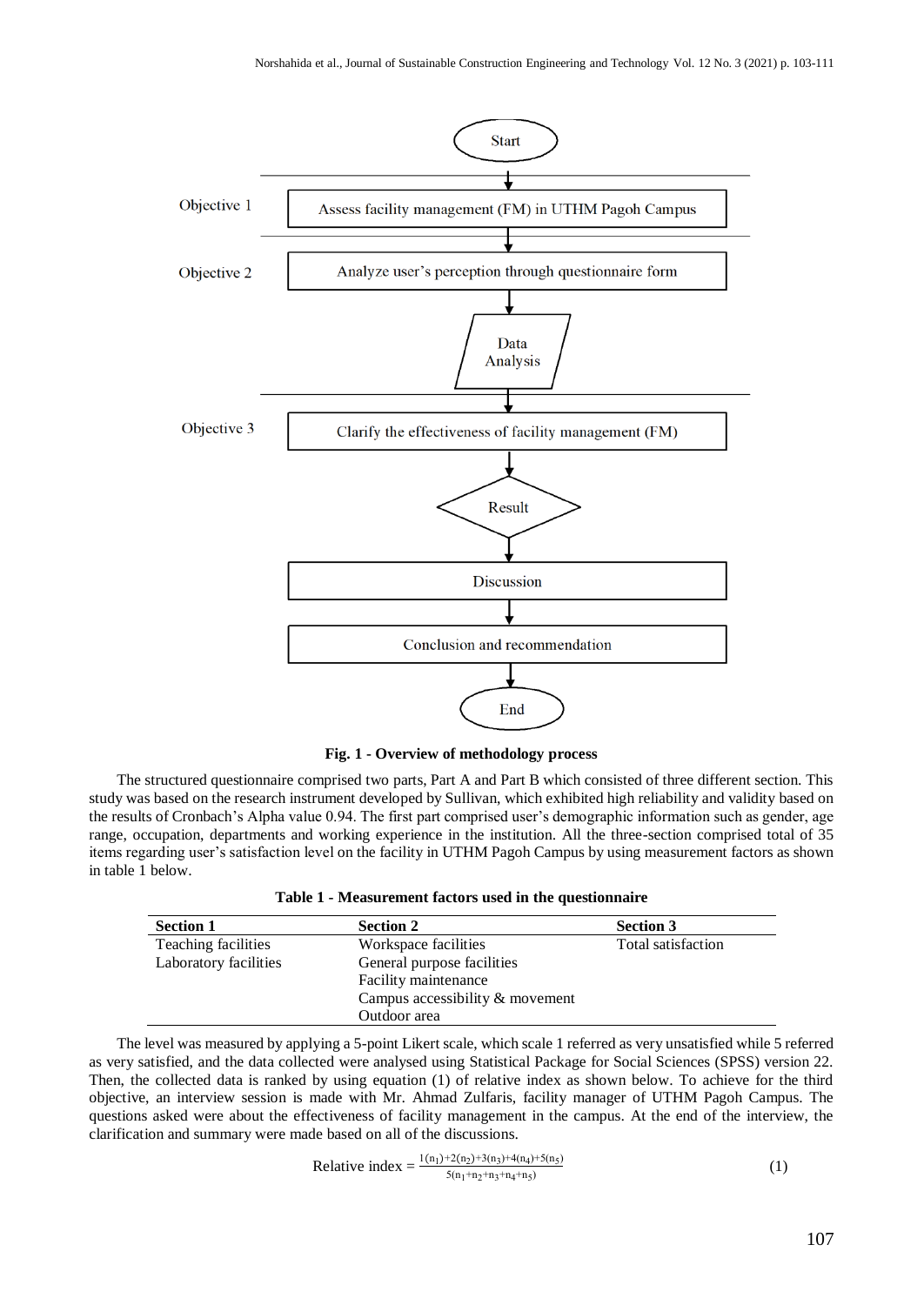#### **3.1 Sampling and Data Collection**

The data were collected by means of approaching method distributed to staffs and lecturers  $(N=169)$  which yielded 76 responses, which means the remaining 93 are not returned. Sekaran & Bougie (2010) has stated that the respond rate of questionnaire should be achieve 30% from the total of the respondents. Hence, the data collected is valid since it got approximately 45% from 169 of sample size.

#### **4. Results and Discussion**

#### **4.1 Facility Management in UTHM Pagoh Campus**

The method used to attain the first objective is from the collection of literature review and direct observation. Literature review used were from the previous studies and researchers mostly from other countries which they researched on the facility management provided in institutions and the after-effect by using PFI project. From direct observation, all the facilities including classroom, lecturer room, cafeteria, laboratory, walkways, and others are meet the standards and requirements by UTHM party. Take for an example, there were so many parking lots nearby the main blocks, such as the function of block A1 are practically for the lecturers and all administrative staffs, hence, a lot of parking spaces were made in front of the block. Although there are certain parts that are still lacks from quantity and quality aspect, but Sime Darby are on making their efforts to ensure all campus users can used it in safe and secure way until the end period of PFI project. From non-fully requirements, along the walkway surround the UTHM Pagoh Campus, there were no roof covered for the student's protection if bad weather happens.

#### **4.2 User's Perception on Facility Management in UTHM Pagoh Campus**

For this study, the data collected shows that the female respondents are much greater than male from the total number of complete questionnaires received. Then, majority of both staffs and lecturers are in 25 to 39 years group range. There was also 1.3% from the data received is below 25 years old. Since the questionnaire were distributed according to their department, most of them are lecturers that came from Faculty of Engineering Technology and the second highest was Centre for Diploma Studies followed by Faculty of Applied Science & Technology. Only 30.3% respondents are staffs which came from administration office, safety management and laboratory management. After that, there were 2.6% of respondents who just started their works in UTHM. Other than that, 22 respondents already have 6 to 10 years of working experience in the institution.

The calculation of statistic descriptive method is used to calculate the data collected. First section consists of laboratory and teaching facilities factors that required lecturers and laboratory staff to fill only. This is because only these groups that have experienced to work in those area. Table 2 below shows overall results of Section 1 from user's perception.

| <b>Factors</b>                                                                                 | <b>Mean</b> | <b>Standard</b><br><b>Deviation</b> |
|------------------------------------------------------------------------------------------------|-------------|-------------------------------------|
| <b>Laboratory Facilities</b><br>A.                                                             |             |                                     |
| Suitability of building with its condition                                                     | 4.05        | 0.851                               |
| General appearance and comfortability                                                          | 4.10        | 0.777                               |
| <b>Cleanliness</b>                                                                             | 4.14        | 0.759                               |
| Easily distracted by noise produced from vehicles,<br>machine, and conversation between people | 2.87        | 1.008                               |
| Inappropriate ventilation system                                                               | 2.87        | 0.975                               |
| <b>Teaching Facilities</b><br><b>B.</b>                                                        |             |                                     |
| Suitability of building with its condition                                                     | 3.97        | 0.861                               |
| General appearance and comfortability                                                          | 4.03        | 0.950                               |
| <b>Cleanliness</b>                                                                             | 4.27        | 0.723                               |
| Easily distracted by noise produced from vehicles,<br>machine and conversation between people  | 3.16        | 0.987                               |
| Inappropriate ventilation system                                                               | 3.17        | 0.925                               |

#### **Table 2 - Data analysis for Section 1.**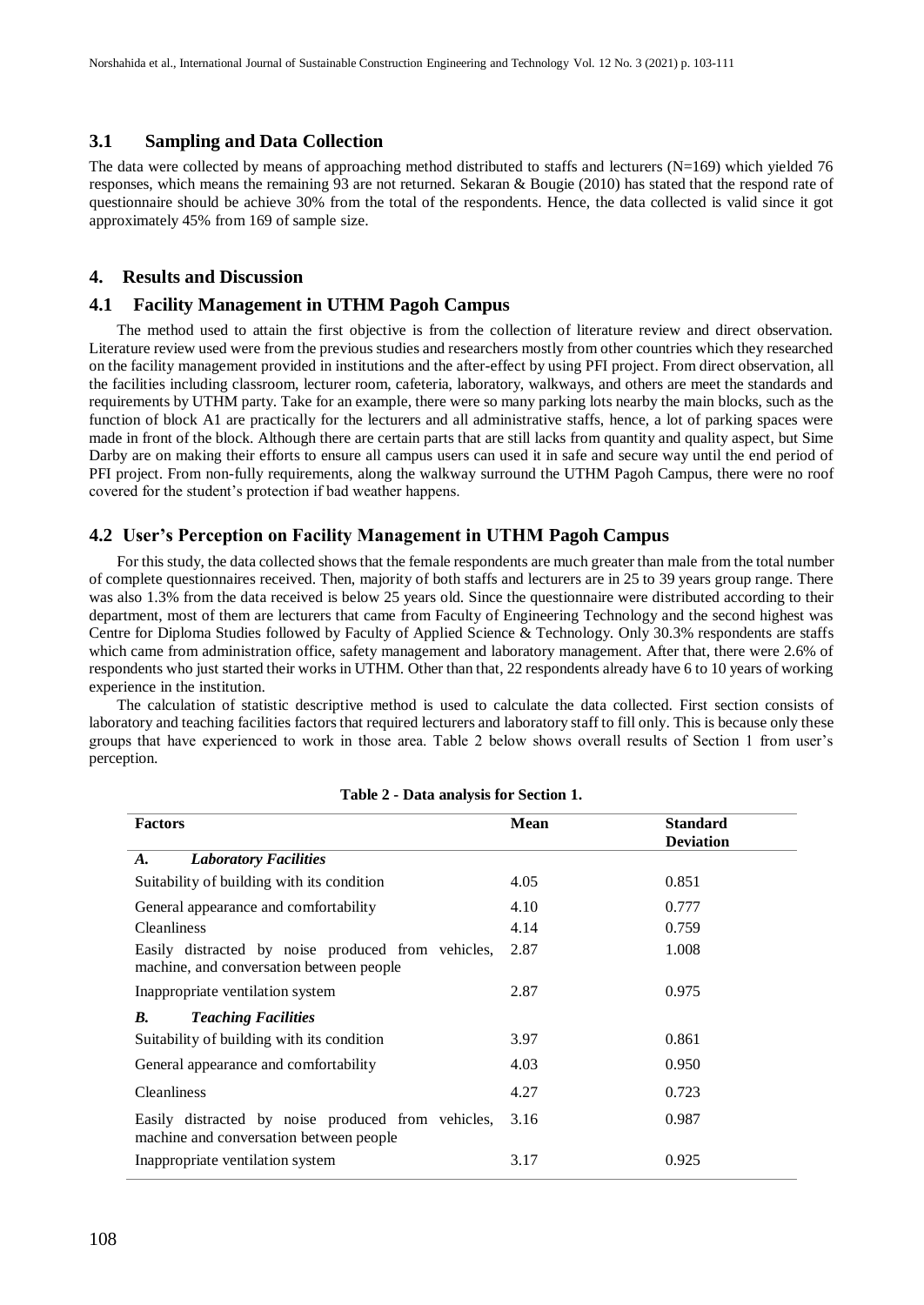From table 2, cleanliness in laboratory area has the highest satisfaction (mean 4.14), while the lowest is the noise produced from outside and the inappropriate ventilation system. It can relate to location and functions of laboratory since different type of laboratory located on a different area. For engineering laboratory, it involved in the using of machines, hence the ventilation in the room is quite low. Plus, for the laboratory that using chemical substances it might cause danger and harmful to occupants, so it needs a proper ventilation systems and acoustics compared to engineering laboratory.

Throughout the data analysis of Section 2 in table 3, both staffs and lecturers had crucial problems on acoustics and indoor air system produced in their workspace area, proof by the mean data 3.14 and 3.37 respectively. Same as general purpose facilities such as toilets, cafeteria and others are on the same level which it might causes from insufficient amount provided and less quality used in those area. Other than that, less of public transport surround the campus area might be the cause of low mean data, 2.29. Compared to the safety of occupants in the campus, it shows the highest mean due to tight control from safety guards and policemen. Outdoor areas including the cleanliness area and intensive care of lawns and plants were at same range of mean.

| <b>Factors</b>                                                                                | Mean | <b>Standard Deviation</b> |
|-----------------------------------------------------------------------------------------------|------|---------------------------|
| <b>Workspace Facilities</b><br>A.                                                             |      |                           |
| Suitability of building with its condition                                                    | 4.22 | 0.759                     |
| General appearance and comfortability                                                         | 4.21 | 0.680                     |
| Cleanliness                                                                                   | 4.33 | 0.700                     |
| Easily distracted by noise produced from vehicles, machine<br>and conversation between people | 3.14 | 0.962                     |
| Inappropriate ventilation system                                                              | 3.37 | 1.031                     |
| <b>General Purpose Facilities</b><br>В.                                                       |      |                           |
| General appearance and comfortability                                                         | 4.11 | 0.759                     |
| <b>Cleanliness</b>                                                                            | 4.24 | 0.728                     |
| Easily distracted by noise produced from vehicles, machine<br>and conversation between people | 3.45 | 0.855                     |
| Inappropriate ventilation system                                                              | 3.36 | 1.016                     |
| Condition and cleanliness                                                                     | 4.03 | 0.748                     |
| Notifying about changes and renovations                                                       | 3.39 | 0.834                     |
| <b>Facility Maintenance</b><br>C.                                                             |      |                           |
| Staff's accessibility                                                                         | 4.05 | 0.764                     |
| Quality of service provided                                                                   | 4.01 | 0.841                     |
| Notifying about changes and renovations                                                       | 3.45 | 0.773                     |
| Time taken for the faults to be fixed                                                         | 3.37 | 0.892                     |
| Always find solutions to problem in hand                                                      | 3.58 | 0.837                     |
| <b>Campus Accessibility &amp; Movement</b><br>D.                                              |      |                           |
| Easy to move and access the facility                                                          | 3.84 | 0.767                     |
| Public transport                                                                              | 2.29 | 0.907                     |
| Location and number of the cycle ways and walkways                                            | 3.46 | 0.886                     |
| Maintenance of the cycle ways and walkways                                                    | 3.20 | 1.046                     |
| Arrangements of car parking                                                                   | 3.61 | 0.910                     |
| Safe campus area                                                                              | 4.38 | 0.673                     |
| <b>Outdoor Area</b><br>E.                                                                     |      |                           |
| <b>Cleanliness</b>                                                                            | 4.05 | 0.671                     |
| Intensive care of lawns and plants                                                            | 4.03 | 0.673                     |

#### **Table 3 - Data analysis for Section 2.**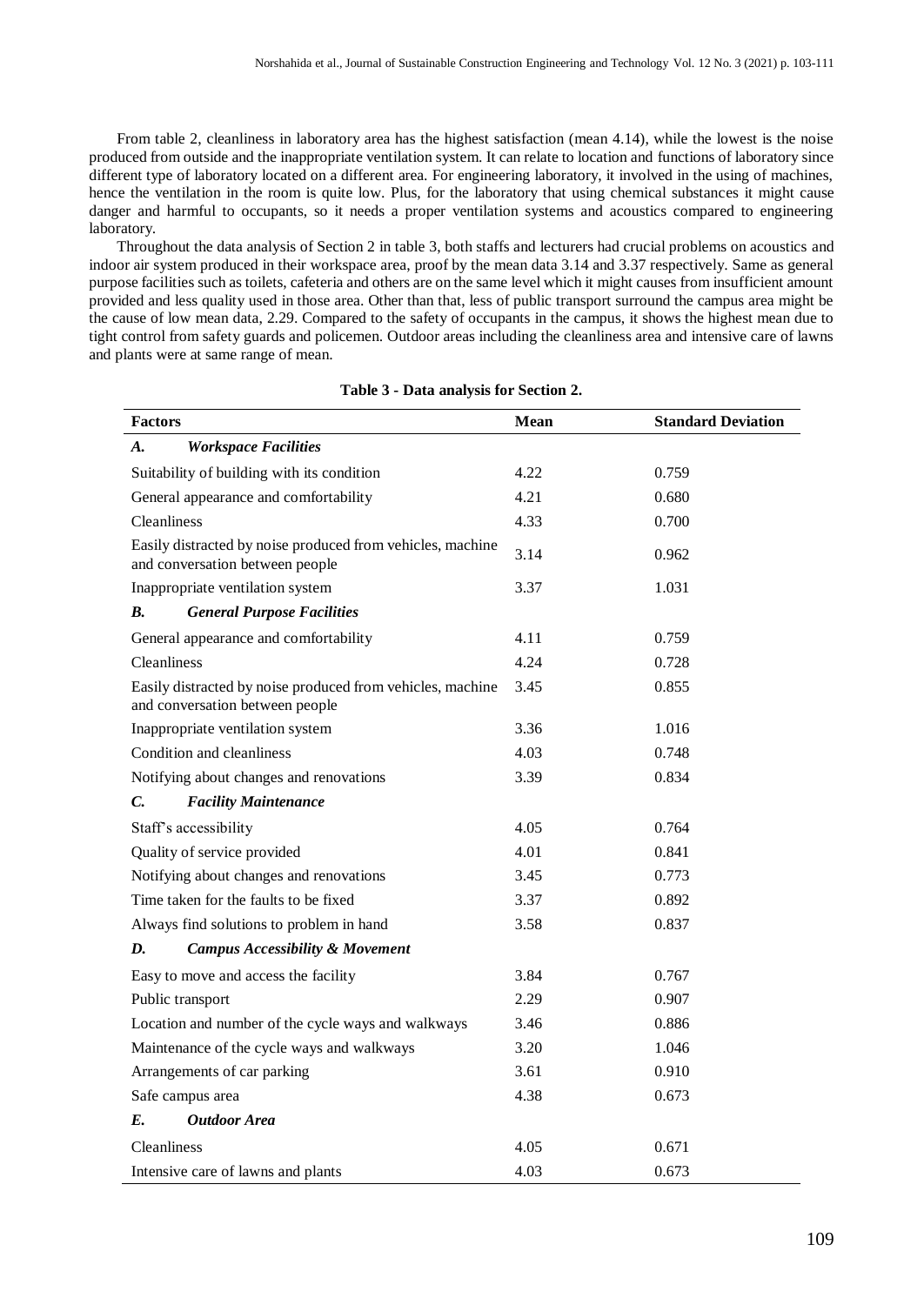In comparison with earlier described factors, it can be shown as in table 4, both of staffs and lecturers' perception on total overall satisfaction are satisfied level with mean of 3.87, which means all facilities that have been delivered by Sime Darby are totally satisfy and meets user's requirements.

| Table 4 - Data analysis for Section 3. |  |  |  |
|----------------------------------------|--|--|--|
|----------------------------------------|--|--|--|

| <b>Factors</b>                                              | Mean | <b>Standard Deviation</b> |
|-------------------------------------------------------------|------|---------------------------|
| A. Total satisfaction                                       |      |                           |
| Overall satisfaction with the facilities provided in campus | 3.87 | 0.822                     |

Based on Table 5, outdoor area ranked first with higher relative index of 0.8079. It can be proof from the direct observation, the cleanliness in the campus area is quite good since the workers have a proper schedule to maintain and keep the area clean. The planted trees and lawns also being taken care of with intensive and not disturbing people and roads. Campus accessibility and movement factor is at the bottom rank due to low facility and services provided from public transport and the location and maintenance of walkways and cycle ways.

| <b>Measurement factors</b>        | <b>Relative index Rank</b> |   |
|-----------------------------------|----------------------------|---|
| Laboratory facilities             | 0.7213                     |   |
| Teaching facilities               | 0.7441                     | 5 |
| Workspace facilities              | 0.7710                     | 3 |
| General purpose facilities        | 0.7522                     | 4 |
| Facility maintenance              | 0.7384                     | 6 |
| Campus accessibility $&$ movement | 0.6926                     | 8 |
| Outdoor area                      | 0.8079                     |   |

**Table 5 - Rank of factor based on calculation of relative index.**

### **4.3 Clarification on Facility Management in UTHM Pagoh Campus**

To know either the findings from the first and second objective is valid or not, an interview with facility manager of UTHM Pagoh Campus, Mr. Ahmad Zulfaris has been done. The 30-minutes of interview was talked about the PFI in Malaysia and implementation in educational buildings. It also discussed about how far the other party has successfully delivered the facilities. He answered that, throughout the four years of period, the facilities management from them was started in an unsatisfactory level. For instance, they used low quality types of door and it need a repeated replacement, nevertheless they have improved slowly over the years by using high quality of materials. At the end, he summarized the clarification of facility management in terms of PFI is 70% success and he hoped for another improvement throughout the remaining period of concession between them.

#### **5. Conclusions**

In a conclusion, facility management in UTHM Pagoh Campus are still in developing process, whereby the facilities supplied by private sector, Sime Darby are in the phase of success. The main factors on how it builds, maintain, and operate as stated in PFI contract will become a major strategy for improving competitiveness in an educational institution. Even though there might be a slight dissatisfied scale on few factors, it might be due to the suitability of facility with the buildings, types of quality and amount of assets provided. This study has reviewed the satisfaction level of building occupants in UTHM Pagoh Campus by identifying the effectiveness of facility management provided.

This study will give benefit in management of facility in PFI, both of government and private sector and some findings will contribute to the growing field in facility management domain. In the future, it is recommended for future researchers to measure and analyze the service quality of a higher educational institute towards student's satisfaction.

#### **Acknowledgement**

This work would not have been possible without the financial support of the grant project (Tier 1)Vot. H251 and "Geran Penyelidikan Pascasiswazah" (Vot. H595) by Universiti Tun Hussein Onn Malaysia (UTHM). We are grateful to all of those with whom we have had the pleasure to work during this and other related projects.